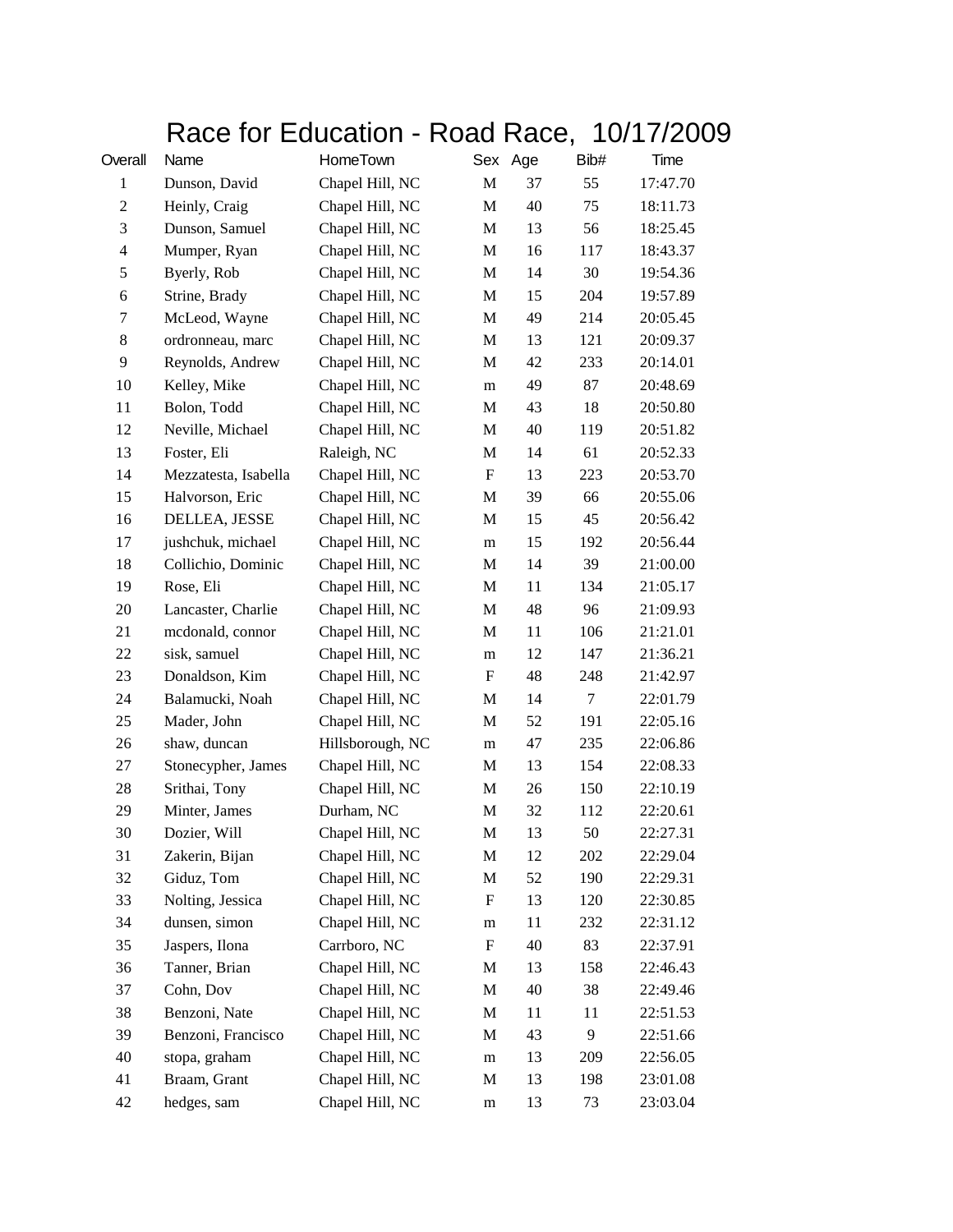| 43 | Bolon, Nate           | Chapel Hill, NC | M                         | 12    | 17  | 23:07.43 |
|----|-----------------------|-----------------|---------------------------|-------|-----|----------|
| 44 | carlstein, joey       | Chapel Hill, NC | m                         | 13    | 35  | 23:12.68 |
| 45 | MacLeod, Doug         | Chapel Hill, NC | m                         | 45    | 100 | 23:21.73 |
| 46 | Rovner, Jake          | Chapel Hill, NC | M                         | 14    | 140 | 23:57.48 |
| 47 | Dohlman, Camilla      | Chapel Hill, NC | F                         | 14    | 49  | 23:58.08 |
| 48 | rovner, marc          | Chapel Hill, NC | m                         | 12    | 141 | 23:58.27 |
| 49 | Creatore, Matthew     | Chapel Hill, NC | M                         | 15    | 41  | 24:01.21 |
| 50 | Williams, Christianna | Chapel Hill, NC | $\boldsymbol{\mathrm{F}}$ | 45    | 175 | 24:03.48 |
| 51 | Armstrong, Mike       | Chapel Hill, NC | M                         | 50    | 196 | 24:14.73 |
| 52 | Tudryn, Taliana       | Chapel Hill, NC | F                         | 12    | 169 | 24:20.09 |
| 53 | dozier, jack          | Chapel Hill, NC | m                         | 11    | 199 | 24:21.35 |
| 54 | ferriter, sarah       | Chapel Hill, NC | $\mathbf f$               | 10    | 60  | 24:22.21 |
| 55 | perou, erik           | Carrboro, NC    | M                         | 14    | 124 | 24:25.21 |
| 56 | Krzyzewski, Jake      | Chapel Hill, NC | M                         | 12    | 94  | 24:37.73 |
| 57 | Atchison, Gregory     | Chapel Hill, NC | M                         | 53    | 5   | 24:38.01 |
| 58 | Reinhardt, Alexander  | Chapel Hill, NC | M                         | 27    | 130 | 24:40.90 |
| 59 | seto, andy            | Durham, NC      | m                         | 44    | 144 | 24:44.48 |
| 60 | Stonecypher, Kara     | Chapel Hill, NC | $\boldsymbol{\mathrm{F}}$ | 12    | 155 | 24:47.17 |
| 61 | Slydel, Irene         | Chapel Hill, NC | F                         | 53    | 149 | 24:49.18 |
| 62 | Stanley, Tom          | Chapel Hill, NC | m                         | 14    | 153 | 24:50.90 |
| 63 | taylor, benjamin      | Chapel Hill, NC | m                         | 13    | 239 | 24:56.99 |
| 64 | Jones, Michael        | Durham, NC      | M                         | 49    | 195 | 24:57.35 |
| 65 | Rose, Josh            | Chapel Hill, NC | M                         | 45    | 137 | 24:58.92 |
| 66 | Robinson, Nick        | Chapel Hill, NC | m                         | 45    | 219 | 25:02.32 |
| 67 | Clossick, Tina        | Chapel Hill, NC | F                         | 38    | 37  | 25:04.71 |
| 68 | Mojica, Ava           | Chapel Hill, NC | $\boldsymbol{\mathrm{F}}$ | 10    | 114 | 25:05.43 |
| 69 | McConnell, Steve      | Chapel Hill, NC | M                         | 41    | 225 | 25:08.23 |
| 70 | Miner, Jeremy         | Cary, NC        | M                         | 30    | 111 | 25:08.51 |
| 71 | Ollila, Mary          | Chapel Hill, NC | F                         | 44    | 186 | 25:09.63 |
| 72 | Meshnick, Leah        | Chapel Hill, NC | F                         | 12    | 194 | 25:11.47 |
| 73 | Carlstein, Ed         | Chapel Hill, NC | M                         | 51    | 34  | 25:17.21 |
| 74 | Bell, Jones           | Chapel Hill, NC | M                         | 12    | 8   | 25:20.20 |
| 75 | DeSelm, Tracy         | Chapel Hill, NC | $\mathbf f$               | 49    | 46  | 25:26.48 |
| 76 | Whitman, Lori         | Durham, NC      | F                         | 29    | 174 | 25:27.88 |
| 77 | Taylor, Scott         | Chapel Hill, NC | M                         | 8     | 163 | 25:36.57 |
| 78 | Taylor, Howard        | Chapel Hill, NC | M                         | 44    | 162 | 25:36.72 |
| 79 | Manocha, Aninda       | Chapel Hill, NC | $\mathbf f$               | 12    | 104 | 25:39.79 |
| 80 | Carswell, Lori        | Chapel Hill, NC | $\boldsymbol{\mathrm{F}}$ | 46    | 36  | 25:41.08 |
| 81 | Arcasoy, Alican       | Chapel Hill, NC | M                         | 13    | 3   | 25:48.75 |
| 82 | Crume, Richard        | Chapel Hill, NC | M                         | 56    | 42  | 25:49.43 |
| 83 | Dadolf, Jason         | Chapel Hill, NC | M                         | $8\,$ | 43  | 25:51.62 |
| 84 | Johnson, Trevor       | DURHAM, NC      | M                         | 36    | 85  | 25:51.68 |
| 85 | Krzyzewski, Ken       | Chapel Hill, NC | M                         | 43    | 95  | 25:53.68 |
| 86 | Pedersen, Claire      | Chapel Hill, NC | F                         | 9     | 207 | 25:56.19 |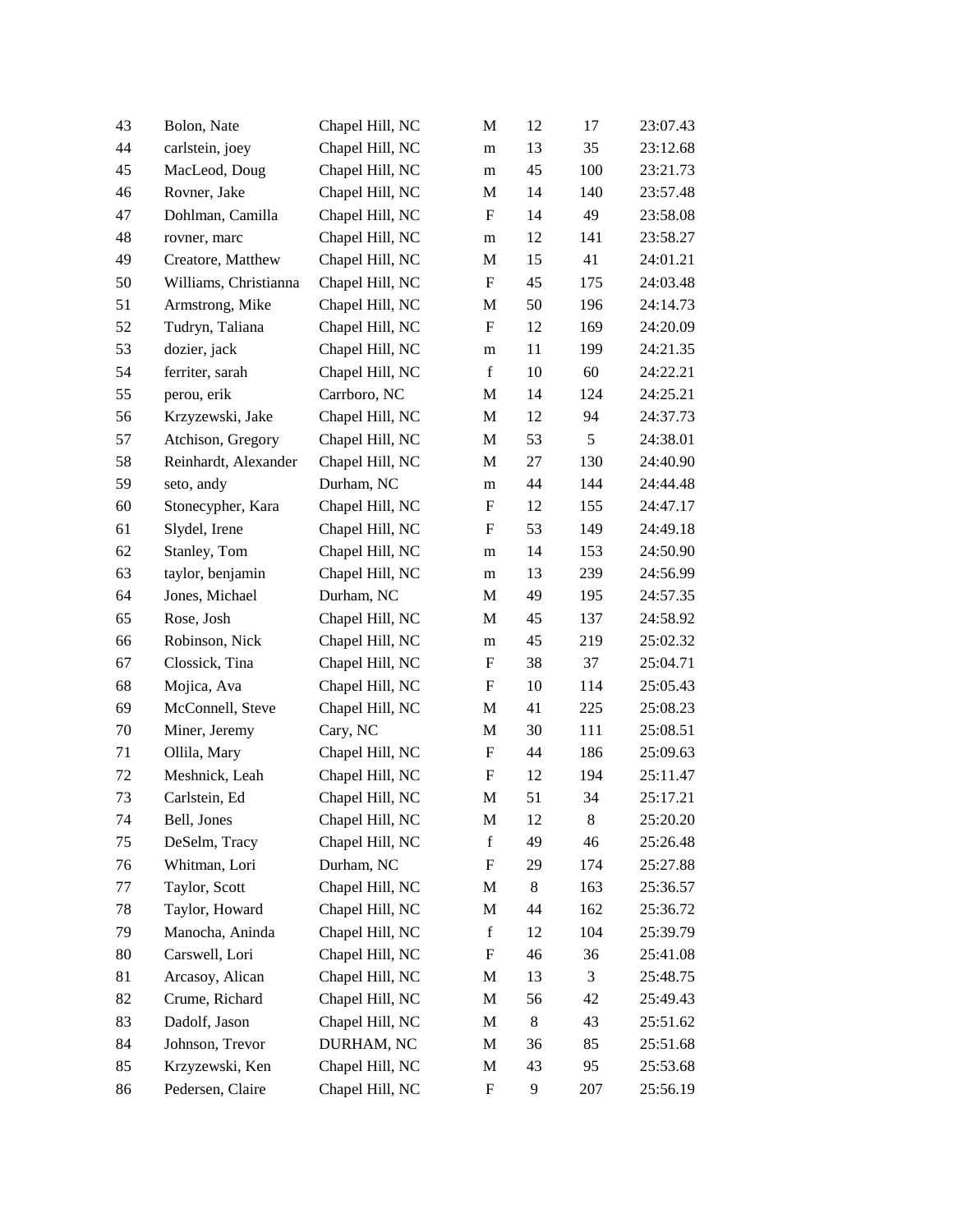| 87  | Hollingsworth, Josie | Chapel Hill, NC | $\boldsymbol{\mathrm{F}}$ | 17     | 76             | 26:05.45 |
|-----|----------------------|-----------------|---------------------------|--------|----------------|----------|
| 88  | Hallenbeck, Sarah    | Chapel Hill, NC | F                         | 33     | 65             | 26:05.49 |
| 89  | walker, craig        | Chapel Hill, NC | m                         | 36     | 216            | 26:05.78 |
| 90  | scanga, claire       | Chapel Hill, NC | $\mathbf f$               | 13     | 206            | 26:06.08 |
| 91  | Cabell, Jackson      | Chapel Hill, NC | M                         | 11     | 32             | 26:12.92 |
| 92  | Meshnick, Steven     | Chapel Hill, NC | M                         | 57     | 193            | 26:13.35 |
| 93  | Bowman, Melinda      | Chapel Hill, NC | F                         | 23     | 19             | 26:13.55 |
| 94  | Harkins, Heidi       | Chapel Hill, NC | F                         | 45     | 71             | 26:22.61 |
| 95  | Madden, Michael      | Chapel Hill, NC | M                         | 54     | 102            | 26:26.44 |
| 96  | Staley, David        | Chapel Hill, NC | M                         | 25     | 151            | 26:30.88 |
| 97  | Ames, Milly          | Chapel Hill, NC | $\boldsymbol{\mathrm{F}}$ | 11     | 181            | 26:37.59 |
| 98  | Slydel, Alexandra    | Chapel Hill, NC | F                         | 15     | 148            | 26:37.96 |
| 99  | Handa, Sudhanshu     | Chapel Hill, NC | M                         | 44     | 70             | 26:41.27 |
| 100 | Manocha, Aneesha     | Chapel Hill, NC | $\mathbf f$               | $8\,$  | 103            | 26:48.32 |
| 101 | Welch, Jeff          | Chapel Hill, NC | M                         | 43     | 203            | 26:48.49 |
| 102 | Manocha, Dinesh      | Chapel Hill, NC | m                         | 43     | 105            | 26:48.66 |
| 103 | Armstrong, Jennifer  | Chapel Hill, NC | F                         | 48     | 197            | 26:52.03 |
| 104 | Wyatt, Kristin       | Chapel Hill, NC | F                         | 12     | 227            | 26:57.90 |
| 105 | McDonald, Jean       | Chapel Hill, NC | F                         | 47     | 107            | 26:59.21 |
| 106 | Wyatt, Nancy         | Chapel Hill, NC | F                         | 46     | 226            | 27:00.13 |
| 107 | Creatore, Marissa    | Chapel Hill, NC | $\boldsymbol{\mathrm{F}}$ | 13     | 40             | 27:05.72 |
| 108 | Enyedi, Emily        | Chapel Hill, NC | F                         | 13     | 58             | 27:07.35 |
| 109 | rose, evan           | Chapel Hill, NC | m                         | 12     | 135            | 27:07.48 |
| 110 | harwell, emery       | Carrboro, NC    | m                         | 12     | 72             | 27:07.90 |
| 111 | Thomas, Mary Beth    | Chapel Hill, NC | F                         | 43     | 164            | 27:14.93 |
| 112 | Tanner, Kevin        | Chapel Hill, NC | M                         | $\tau$ | 160            | 27:16.49 |
| 113 | tanner, TB           | Chapel Hill, NC | m                         | 47     | 161            | 27:17.59 |
| 114 | watters, jacques     | Chapel Hill, NC | m                         | 42     | 173            | 27:19.58 |
| 115 | Hubacher, Helen      | Chapel Hill, NC | F                         | 13     | 221            | 27:21.47 |
| 116 | Rempel, Rachel       | Chapel Hill, NC | F                         | 46     | 131            | 27:22.54 |
| 117 | Minter, Stephanie    | Durham, NC      | $\boldsymbol{\mathrm{F}}$ | 32     | 113            | 27:39.45 |
| 118 | Morecraft, Andy      | Chapel Hill, NC | m                         | 48     | 240            | 27:42.20 |
| 119 | worthy, sophie       | Chapel Hill, NC | $\mathbf f$               | 11     | 220            | 27:43.39 |
| 120 | Wyatt, Craig         | Chapel Hill, NC | M                         | 50     | 228            | 27:48.71 |
| 121 | Blanco, Rosalia      | Chapel Hill, NC | F                         | 40     | 13             | 27:54.67 |
| 122 | daaleman, brian      | Chapel Hill, NC | m                         | 12     | 224            | 27:56.47 |
| 123 | seelbach, alyson     | Chapel Hill, NC | $\mathbf f$               | 42     | 143            | 27:57.30 |
| 124 | Shen, Gail           | Durham, NC      | F                         | 25     | 245            | 27:59.37 |
| 125 | Horton, Michael      | Chapel Hill, NC | M                         | 35     | 77             | 28:09.66 |
| 126 | Carlstein, Anne      | Chapel Hill, NC | $\mathbf f$               | 11     | 33             | 28:17.78 |
| 127 | Tanner, Elizabeth    | Chapel Hill, NC | F                         | 10     | 159            | 28:18.59 |
| 128 | Arcasoy, Emine       | Chapel Hill, NC | F                         | 10     | $\overline{4}$ | 28:19.37 |
| 129 | Brown, Julia         | Chapel Hill, NC | F                         | 10     | 23             | 28:20.58 |
| 130 | Sasscer, Amy         | Pittsboro, NC   | F                         | 25     | 142            | 28:21.02 |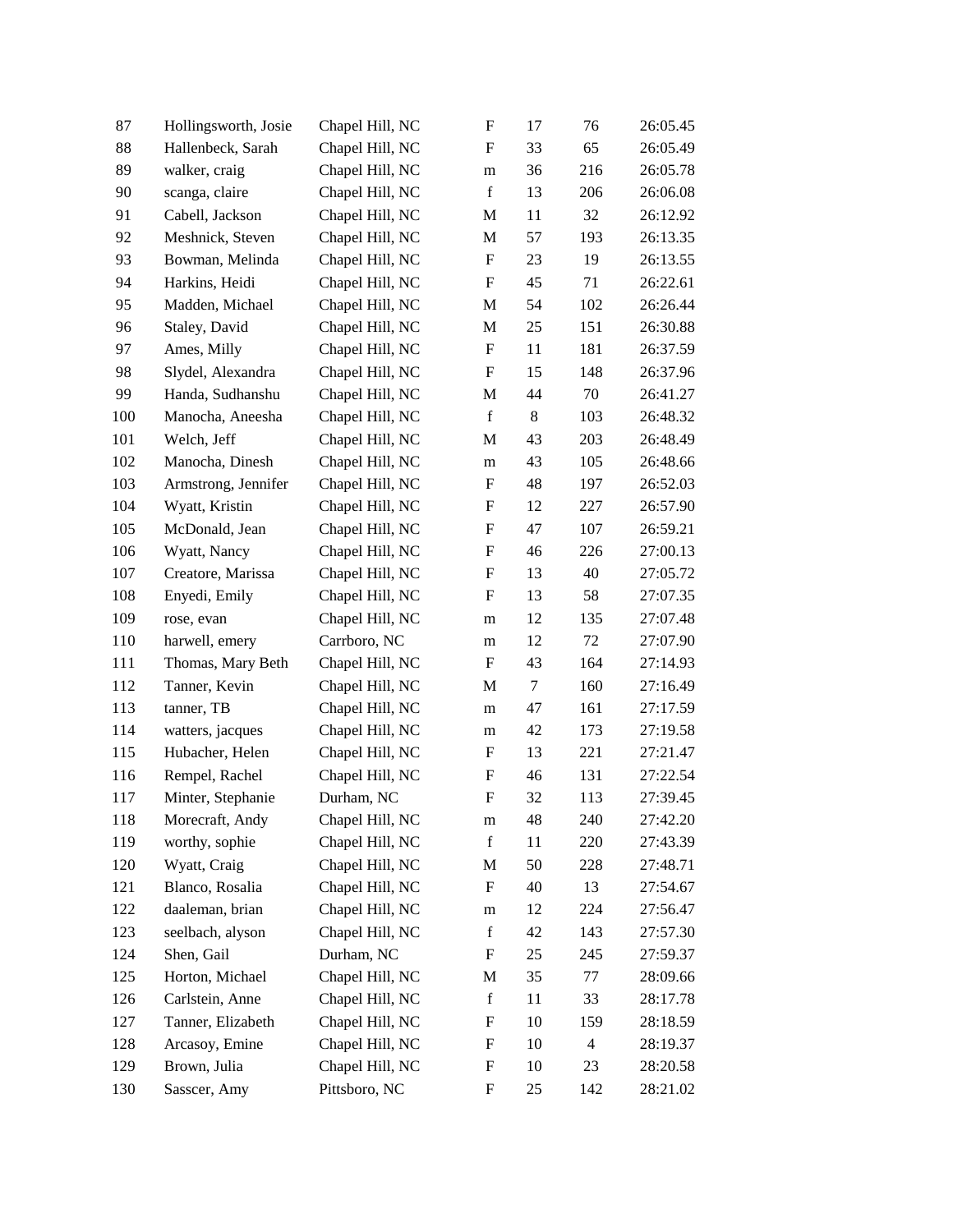| 131 | Ordronneau, Paul    | Chapel Hill, NC | M                         | 63             | 122 | 28:21.39 |
|-----|---------------------|-----------------|---------------------------|----------------|-----|----------|
| 132 | mcleod, jill        | Chapel Hill, NC | $\mathbf f$               | 13             | 213 | 28:23.10 |
| 133 | rives, allie        | Chapel Hill, NC | $\mathbf f$               | 13             | 133 | 28:23.70 |
| 134 | Bruno, Elizabeth    | Chapel Hill, NC | F                         | 43             | 27  | 28:31.27 |
| 135 | bourret, bill       | Chapel Hill, NC | m                         | 15             | 231 | 28:36.63 |
| 136 | struckmeyer, thomas | Chapel Hill, NC | m                         | 44             | 249 | 28:45.76 |
| 137 | Gilliam, Dave       | Chapel Hill, NC | M                         | 34             | 62  | 28:50.97 |
| 138 | Halstater, Kyle     | Chapel Hill, NC | M                         | 8              | 187 | 28:52.09 |
| 139 | Halstater, Anne     | Chapel Hill, NC | F                         | 41             | 188 | 28:52.68 |
| 140 | Miller, Mary        | Durham, NC      | F                         | 23             | 110 | 28:55.49 |
| 141 | osmond, sammy       | Chapel Hill, NC | m                         | 9              | 210 | 28:59.63 |
| 142 | Wylonis, Kathleen   | Chapel Hill, NC | F                         | 35             | 179 | 29:00.24 |
| 143 | Richardson, Julie   | Chapel Hill, NC | F                         | 46             | 132 | 29:01.32 |
| 144 | osmond, chris       | Chapel Hill, NC | m                         | 40             | 211 | 29:03.76 |
| 145 | cameron, sarah      | Chapel Hill, NC | $\mathbf f$               | $\overline{c}$ | 237 | 29:08.96 |
| 146 | cameron, zac        | Chapel Hill, NC | m                         | 7              | 236 | 29:09.46 |
| 147 | Benzoni, Isaiah     | Chapel Hill, NC | M                         | 8              | 10  | 29:17.33 |
| 148 | driehuys, chatham   | Chapel Hill, NC | m                         | 12             | 53  | 29:22.82 |
| 149 | grubbs, caitlia     | Chapel Hill, NC | $\mathbf f$               | 8              | 217 | 29:29.30 |
| 150 | grubbs, jonathan    | Chapel Hill, NC | m                         | 37             | 218 | 29:29.34 |
| 151 | knotek, katie       | Chapel Hill, NC | $\mathbf f$               | 11             | 92  | 29:38.45 |
| 152 | Knotek, Steve       | Chapel Hill, NC | M                         | 53             | 93  | 29:39.02 |
| 153 | Drake, Isabel       | Chapel Hill, NC | $\mathbf f$               | 10             | 51  | 29:41.21 |
| 154 | Drake, Jonathan     | Chapel Hill, NC | M                         | 43             | 52  | 29:41.44 |
| 155 | Jannelli, Mary      | Chapel Hill, NC | M                         | 45             | 82  | 29:54.26 |
| 156 | Strauss, Robert     | Chapel Hill, NC | M                         | 45             | 156 | 29:54.47 |
| 157 | macleod, carolyn    | Chapel Hill, NC | $\mathbf f$               | 11             | 99  | 29:58.36 |
| 158 | Prentice, Matthew   | Carrboro, NC    | M                         | 29             | 200 | 29:58.37 |
| 159 | Macleod, Kirstin    | Chapel Hill, NC | $\mathbf f$               | 13             | 101 | 29:59.13 |
| 160 | rebosa, debbie      | Chapel Hill, NC | $\mathbf f$               | 33             | 215 | 29:59.24 |
| 161 | Goldstein, Donna    | Chapel Hill, NC | $\mathbf f$               | 49             | 64  | 30:04.01 |
| 162 | Ives, Lawton        | Chapel Hill, NC | M                         | 10             | 81  | 30:05.63 |
| 163 | Kitchen, Kenan      | Chapel Hill, NC | M                         | 10             | 246 | 30:06.02 |
| 164 | Morgan, Max         | Chapel Hill, NC | M                         | 11             | 115 | 30:06.45 |
| 165 | jacobsen, kristen   | Carrboro, NC    | $\mathbf f$               | 30             | 229 | 30:08.62 |
| 166 | osiseu, alecia      | Carrboro, NC    | $\mathbf f$               | 27             | 230 | 30:09.05 |
| 167 | Kitchen, Jim        | Chapel Hill, NC | M                         | 45             | 247 | 30:09.29 |
| 168 | Ives, Anson         | Chapel Hill, NC | M                         | 45             | 80  | 30:09.45 |
| 169 | Handa, Malaika      | Chapel Hill, NC | $\boldsymbol{\mathrm{F}}$ | 12             | 68  | 30:09.86 |
| 170 | Morgan, Ruskin      | Chapel Hill, NC | M                         | 46             | 116 | 30:10.10 |
| 171 | Boone, Joan         | Efland, NC      | F                         | 56             | 201 | 30:10.11 |
| 172 | Paules, Anna        | Raleigh, NC     | F                         | 25             | 189 | 30:11.45 |
| 173 | Humphrey, Mark      | Chapel Hill, NC | M                         | 43             | 78  | 30:19.87 |
| 174 | Witherspoon, Darice | Durham, NC      | F                         | 36             | 177 | 30:26.38 |
|     |                     |                 |                           |                |     |          |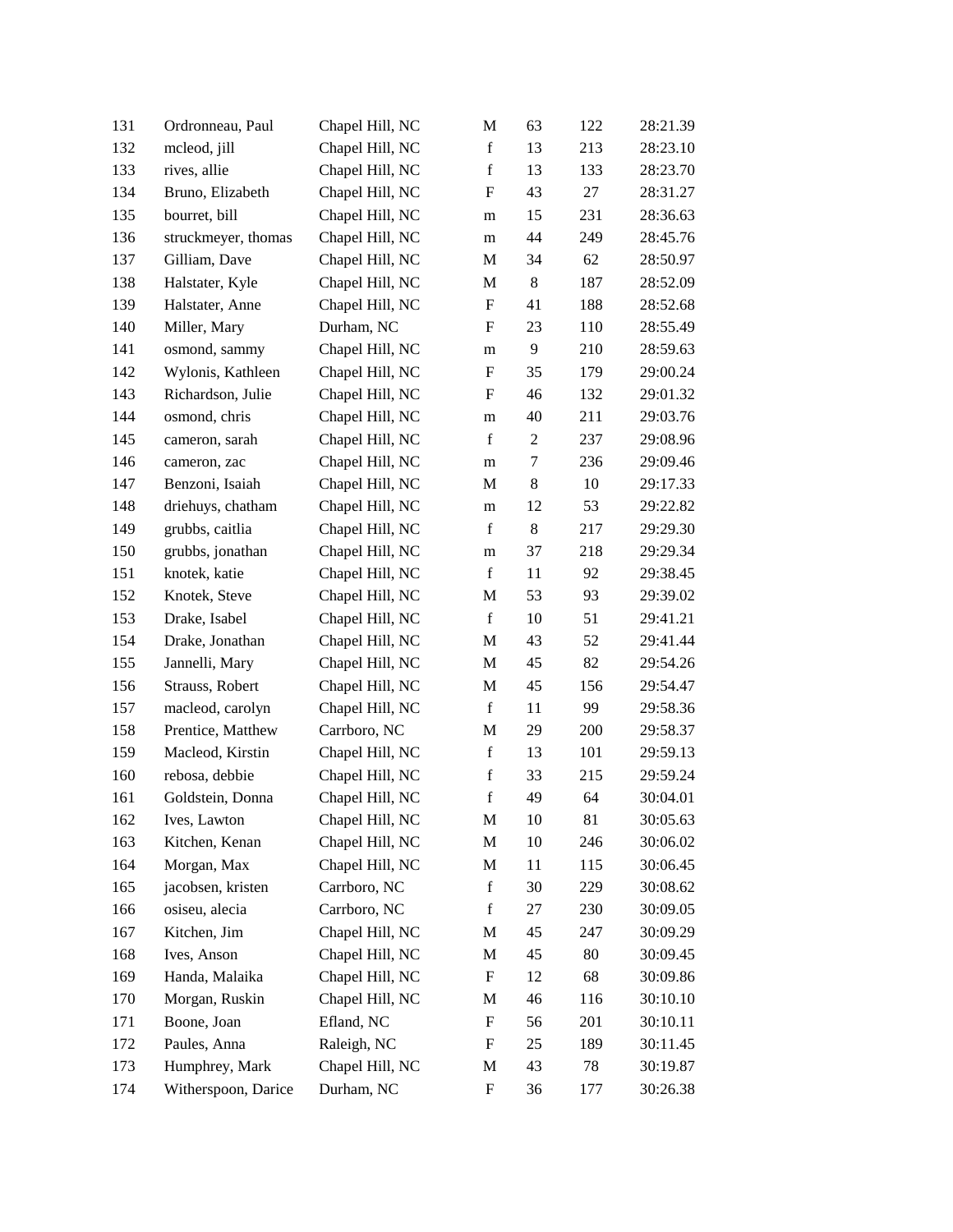| 175 | Lehmann, Fred      | Chapel Hill, NC  | M                         | 47 | 97           | 30:27.27 |
|-----|--------------------|------------------|---------------------------|----|--------------|----------|
| 176 | Lehmann, Max       | Chapel Hill, NC  | M                         | 14 | 98           | 30:27.30 |
| 177 | Blanco, Randall    | Chapel Hill, NC  | M                         | 43 | 12           | 30:30.02 |
| 178 | dodge, grace       | Snow Camp, NC    | $\mathbf f$               | 8  | 47           | 30:30.51 |
| 179 | dodge, mike        | Snow Camp, NC    | m                         | 45 | 48           | 30:30.61 |
| 180 | Halvorson, Rebecca | Chapel Hill, NC  | $\boldsymbol{\mathrm{F}}$ | 34 | 67           | 30:39.99 |
| 181 | Broome, Anna       | Chapel Hill, NC  | F                         | 13 | 21           | 30:42.91 |
| 182 | Balamuci, Richard  | Chapel Hill, NC  | M                         | 54 | 6            | 30:44.41 |
| 183 | walton, meg        | Chapel Hill, NC  | $\mathbf f$               | 41 | 171          | 30:44.43 |
| 184 | Broome, Lissa      | Chapel Hill, NC  | F                         | 52 | 22           | 30:51.07 |
| 185 | Hehenberger, Tom   | Carrboro, NC     | M                         | 44 | 74           | 30:56.59 |
| 186 | Symonds, Casey     | Chapel Hill, NC  | m                         | 31 | 234          | 30:59.20 |
| 187 | sullivan, evan     | Chapel Hill, NC  | m                         | 12 | 182          | 31:05.13 |
| 188 | Sullenger, Rebecca | Chapel Hill, NC  | F                         | 11 | 157          | 31:11.74 |
| 189 | Wilson, Susan      | Chapel Hill, NC  | F                         | 48 | 176          | 31:14.16 |
| 190 | Stanley, Kit       | Chapel Hill, NC  | $\mathbf f$               | 49 | 152          | 31:15.74 |
| 191 | stopa, craig       | Chapel Hill, NC  | m                         | 45 | 208          | 31:16.13 |
| 192 | vesser, michael    | Chapel Hill, NC  | m                         | 23 | 244          | 31:28.62 |
| 193 | kepley, megen      | Chapel Hill, NC  | $\mathbf f$               | 24 | 243          | 31:28.95 |
| 194 | Travers, Stephen   | Chapel Hill, NC  | m                         | 11 | 167          | 31:43.59 |
| 195 | sullivan, gwynn    | Chapel Hill, NC  | $\mathbf f$               | 50 | 183          | 31:45.69 |
| 196 | Rousseau, Alisa    | Chapel Hill, NC  | F                         | 29 | 139          | 31:47.53 |
| 197 | Wertley, Julia     | Chapel Hill, NC  | F                         | 38 | 222          | 31:52.11 |
| 198 | Driehuys, Sunita   | Chapel Hill, NC  | $\mathbf f$               | 41 | 54           | 31:56.82 |
| 199 | Wang, Alyssa       | Chapel Hill, NC  | F                         | 9  | 172          | 32:24.48 |
| 200 | Akos, Sloane       | Chapel Hill, NC  | F                         | 39 | $\mathbf{1}$ | 32:27.05 |
| 201 | Hunter, Elizabeth  | Chapel Hill, NC  | F                         | 25 | 79           | 32:32.87 |
| 202 | Handa, Maya        | Chapel Hill, NC  | F                         | 14 | 69           | 32:45.76 |
| 203 | Travers, Steve     | Chapel Hill, NC  | M                         | 46 | 168          | 32:53.66 |
| 204 | Travers, Lawson    | Chapel Hill, NC  | F                         | 42 | 166          | 32:53.67 |
| 205 | Young-Wright, Kim  | Chapel Hill, NC  | F                         | 50 | 180          | 32:54.94 |
| 206 | Conrad, Margaret   | Chapel Hill, NC  | F                         | 48 | 212          | 32:59.22 |
| 207 | jones, anna        | Chapel Hill, NC  | $\mathbf f$               | 16 | 86           | 33:11.58 |
| 208 | Brown, Kevin       | Chapel Hill, NC  | M                         | 53 | 24           | 33:18.20 |
| 209 | boysen, taylor     | Chapel Hill, NC  | M                         | 15 | 20           | 33:55.26 |
| 210 | Gilliam, Katy      | Chapel Hill, NC  | F                         | 35 | 63           | 34:03.03 |
| 211 | Vandervort, Denise | Hillsborough, NC | F                         | 37 | 170          | 34:03.09 |
| 212 | maiuel, whitney    | Raleigh, NC      | $\mathbf f$               | 22 | 250          | 34:16.61 |
| 213 | rose, mia          | Chapel Hill, NC  | $\mathbf f$               | 7  | 138          | 35:09.04 |
| 214 | Rose, Jill         | Chapel Hill, NC  | F                         | 41 | 136          | 35:09.68 |
| 215 | rhie, sang-hyun    | Chapel Hill, NC  | m                         | 13 | 205          | 35:30.44 |
| 216 | Pratson, Forrest   | Chapel Hill, NC  | M                         | 11 | 127          | 35:43.64 |
| 217 | ferriter, kristin  | Chapel Hill, NC  | $\mathbf f$               | 41 | 59           | 35:47.00 |
| 218 | Najera, Cristin    | Durham, NC       | F                         | 30 | 118          | 35:49.78 |